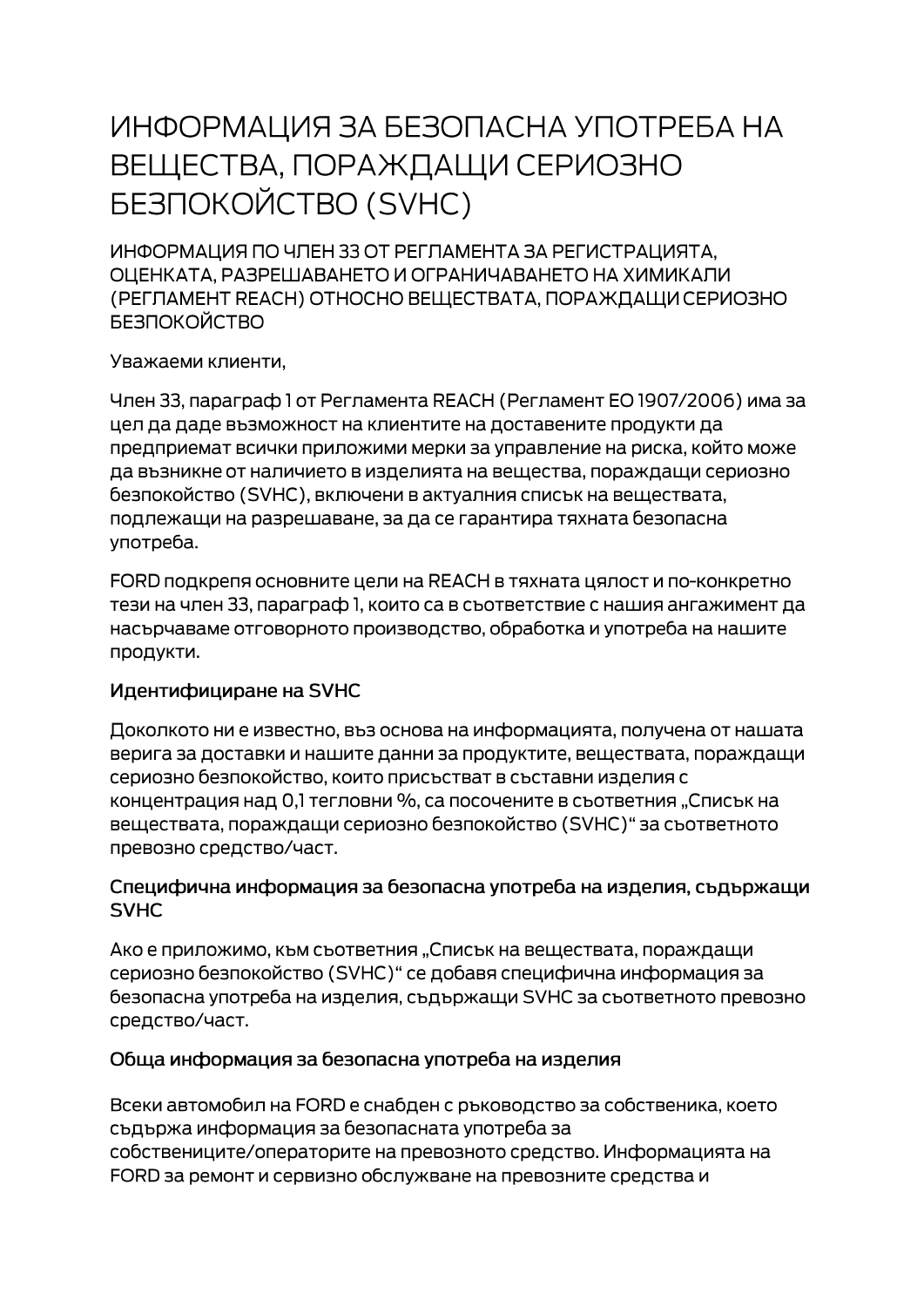оригиналните части обхваща и информация за безопасната употреба от страна на техническия персонал.

Когато се съдържат в части от превозното средство, посочените вещества в сьответния "Списък на вешествата, пораждащи сериозно безпокойство (SVHC)" за конкретния автомобил/част са включени така, че да се сведе до миниум евентуалното излагане на клиентите на съответното вещество, като опасността за хората или околната среда може да бъде изключена, докато автомобилът и неговите части се използват по предназначение и докато всички ремонти, сервизно обслужване и поддръжка се извършват в съответствие с техническите инструкции за тези дейности и стандартните добри практики в бранша.

Излезлите от употреба превозни средства могат да бъдат изхвърляни законно в Европейския съюз само чрез предаването им в оторизирани сьоръжения за третиране (АТЕ). Автомобилните части трябва да се изхвърлят в съответствие с приложимото местно законодателство и насоки на местните органи.

## Модел: New Ford Explorer

Списък на веществата, пораждащи сериозно безпокойство (SVHC) въз основа на Списъка на ЕСНА на веществата, подлежащи на разрешаване, към 1 януари 2022 г.

### Специфична информация за безопасна употреба на изделия, съдържащи SVHC

Не се изисква специфична информация за безопасна употреба - спазвайте Общата информация за безопасна употреба на изделията.

| <b>Commodity</b>                                    | <b>REACH SVHCs</b>                                                |
|-----------------------------------------------------|-------------------------------------------------------------------|
| <b>A/C Compressor</b>                               | Diboron-trioxide[1303-86-2]                                       |
|                                                     | Lead[7439-92-1]                                                   |
| A/C Condensors and Accumulators                     | Tris(nonylphenyl)phosphite[26523-78-4]                            |
| A/C Lines, Receiver Drier and<br><b>Accumulator</b> | Lead[7439-92-1]                                                   |
| <b>ABS/ESC Module</b>                               | Lead[7439-92-1]                                                   |
| <b>Accessories</b>                                  | 1,2-Dimethoxyethane[110-71-4]                                     |
|                                                     | 2-(2H-Benzotriazol-2-yl)-4,6-ditertpentylphenol[25973-<br>$55-11$ |
|                                                     | Lead[7439-92-1]                                                   |
| <b>Active and Air Suspension</b>                    | Lead[7439-92-1]                                                   |
| <b>Adaptive Cruise Control</b>                      | Lead[7439-92-1]                                                   |
| AIS - Air Cleaner and Low Pressure<br><b>Ducts</b>  | Lead[7439-92-1]                                                   |
| <b>AIS - High Pressure Ducts</b>                    | Lead[7439-92-1]                                                   |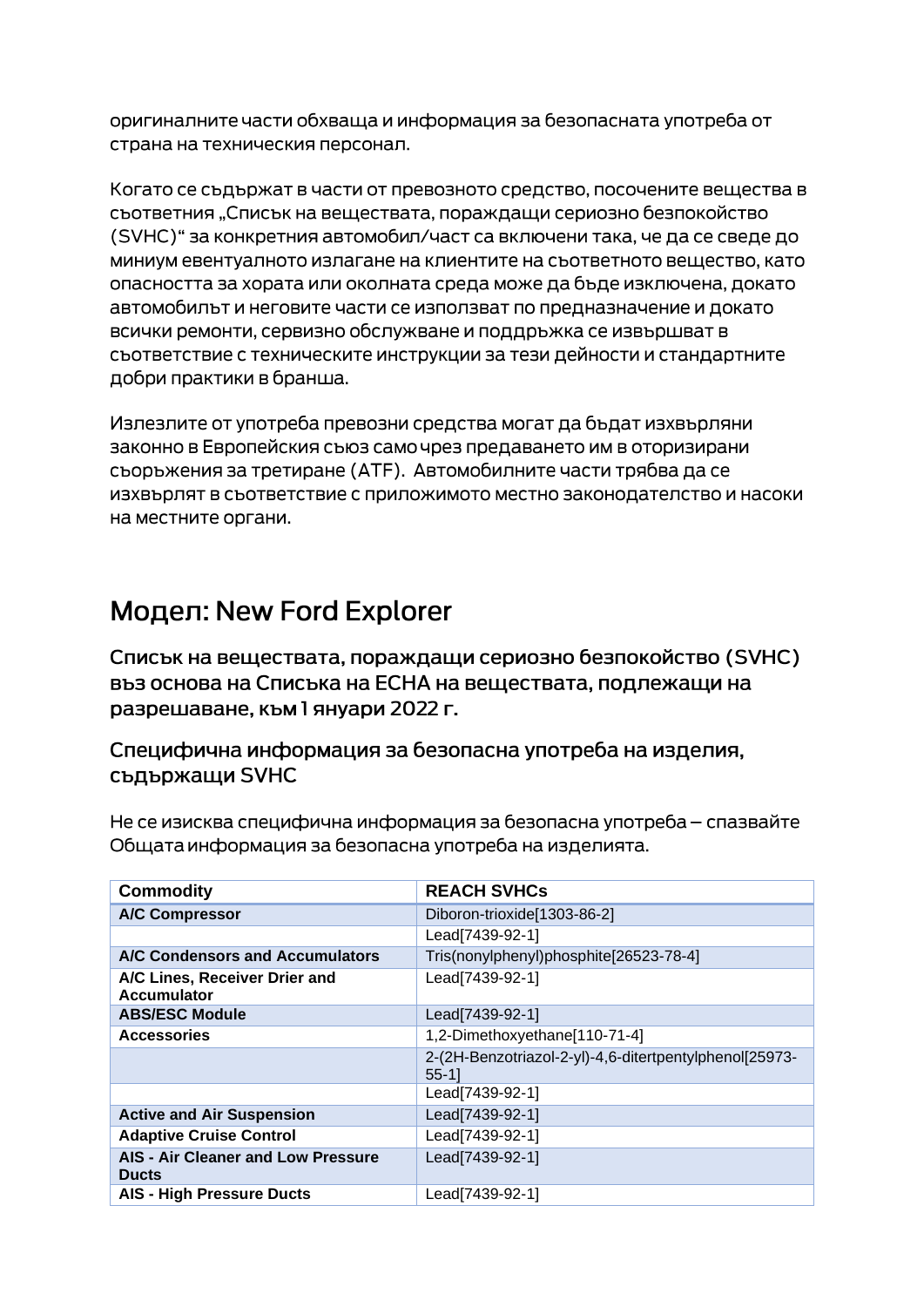| <b>Alternator</b>                                           | Lead[7439-92-1]                                                    |
|-------------------------------------------------------------|--------------------------------------------------------------------|
| Antenna                                                     | Lead[7439-92-1]                                                    |
| Appliques (Pillar, Decklid, Roof)                           | C,C'-azodi(formamide)[123-77-3]                                    |
|                                                             | Imidazolidine-2-thione[96-45-7]                                    |
| <b>Audio and Navigation Head Units</b>                      | Lead[7439-92-1]                                                    |
| <b>Axle</b>                                                 | Lead[7439-92-1]                                                    |
| <b>Battery</b>                                              | Lead[7439-92-1]                                                    |
| <b>Body Moldings - Roof Rack</b>                            | C,C'-azodi(formamide)[123-77-3]                                    |
| <b>Body Side InteriorTrim (Hard Trim)</b>                   | Cyclohexane-1,2-dicarboxylic anhydride[85-42-7]                    |
| <b>Body Structure - Body Side Assembly</b>                  | C,C'-azodi(formamide)[123-77-3]                                    |
| <b>Body Structure - Cab Back</b>                            | C,C'-azodi(formamide)[123-77-3]                                    |
| Body Structure - Decklid/Liftgate (incl                     | C,C'-azodi(formamide)[123-77-3]                                    |
| Hinge/Supt)                                                 |                                                                    |
|                                                             | Lead[7439-92-1]                                                    |
| <b>Body Structure - Floor Pan - Front</b>                   | C,C'-azodi(formamide)[123-77-3]                                    |
| <b>Floor and Side Sill</b>                                  | Diboron-trioxide[1303-86-2]                                        |
|                                                             | Lead[7439-92-1]                                                    |
| Body Structure - Floor Pan - Rear Floor                     | C,C'-azodi(formamide)[123-77-3]                                    |
| <b>Body Structure - Front End Structure</b>                 | Lead[7439-92-1]                                                    |
|                                                             |                                                                    |
|                                                             | Phenol, dimethyl-, phosphate (3:1)[25155-23-1]                     |
| <b>Body Structure - Front Fender</b>                        | Dicyclohexyl-phthalate[84-61-7]                                    |
| <b>Bodyside, Wheel Arch, Rocker</b><br><b>Moldings</b>      | 2-(2H-Benzotriazol-2-yl)-4,6-ditertpentylphenol[25973-<br>$55-1$ ] |
| <b>Brake Tubes and Hoses</b>                                | Lead[7439-92-1]                                                    |
| <b>Brakes - Caliper &amp; Anchor Brkt Assy</b>              | Dicyclohexyl-phthalate[84-61-7]                                    |
| (Front, Rear)                                               |                                                                    |
|                                                             | Lead[7439-92-1]                                                    |
| <b>Bulk Materials (PMT100)</b>                              | C,C'-azodi(formamide)[123-77-3]                                    |
|                                                             | Dicyclohexyl-phthalate[84-61-7]                                    |
| <b>Combined Sensing Module</b>                              | Lead[7439-92-1]                                                    |
| <b>Console Floor/Rear</b>                                   | 2-Methylimidazole[693-98-1]                                        |
|                                                             | Lead[7439-92-1]                                                    |
| <b>Control Arm and Bushing Assembly</b>                     | Lead[7439-92-1]                                                    |
| <b>Cooling Fans</b>                                         | Lead[7439-92-1]                                                    |
| <b>Cooling Hoses &amp; Bottles</b>                          | Lead[7439-92-1]                                                    |
| Driveshaft(s)                                               | Lead[7439-92-1]                                                    |
| <b>EDS Wiring Assembly &amp; Components</b>                 | 1-Methyl-2-pyrrolidone[872-50-4]                                   |
|                                                             | Lead[7439-92-1]                                                    |
|                                                             | Tris(2-methoxyethoxy)vinylsilane[1067-53-4]                        |
| <b>Electro/Mechanical Devices</b>                           | Lead[7439-92-1]                                                    |
| <b>Electronic Control Panel and CCH</b>                     | Lead[7439-92-1]                                                    |
| <b>Electronic Modules - Displays</b>                        | Lead[7439-92-1]                                                    |
| <b>Electronic Modules - Door Zone</b>                       | Lead[7439-92-1]                                                    |
| <b>Electronic Modules - Headlamp</b>                        | Lead[7439-92-1]                                                    |
| <b>Electronic Modules - Power</b><br>Decklid/Liftgate (PLG) | Lead[7439-92-1]                                                    |
| <b>Electronic Modules - Seat Control</b>                    | Boric acid[10043-35-3]                                             |
|                                                             | Lead[7439-92-1]                                                    |
| <b>Electronic Modules - Suspension</b>                      | Lead[7439-92-1]                                                    |
| <b>Electronic Modules - SYNC</b>                            | Lead[7439-92-1]                                                    |
| <b>Engine Water Pumps</b>                                   | Lead[7439-92-1]                                                    |
|                                                             |                                                                    |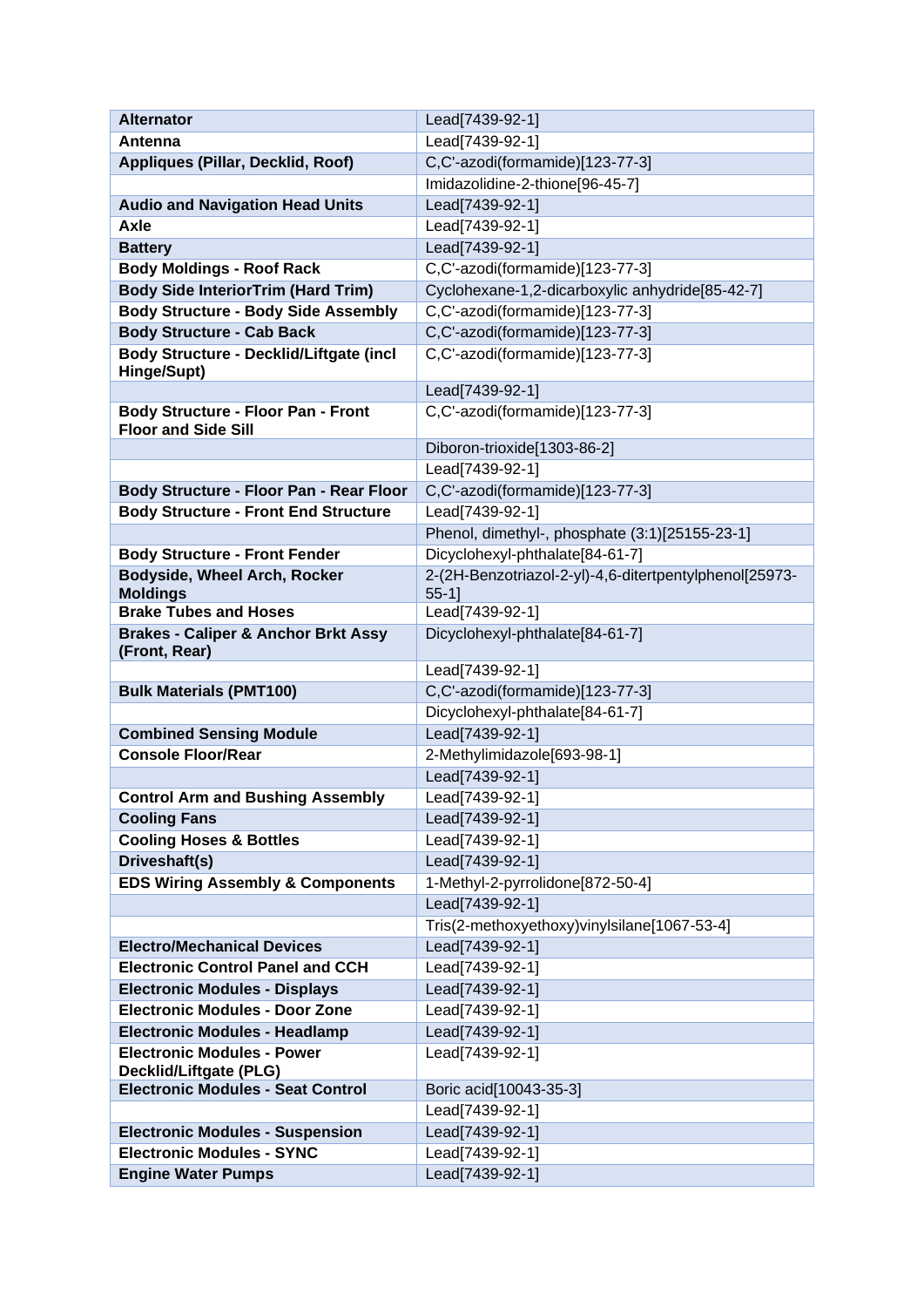| <b>Evaporator and Blower Assemby</b><br>(HVAC Module) | Lead[7439-92-1]                                                          |
|-------------------------------------------------------|--------------------------------------------------------------------------|
| <b>Exhaust Cold End (Muffler &amp; Output</b>         | Lead[7439-92-1]                                                          |
| <b>Pipe Assembly)</b>                                 |                                                                          |
| <b>Exhaust Hot End (Catalytic Convertor)</b>          | Refractory ceramic fibres[142844-00-6]                                   |
| <b>FEAD</b>                                           | Lead[7439-92-1]                                                          |
|                                                       | Octamethylcyclotetrasiloxane[556-67-2]                                   |
| <b>Fixed Glass</b>                                    | Lead[7439-92-1]                                                          |
| <b>Front / Rear Door Trim</b>                         | 2-Methyl-1-(4-methylthiophenyl)-2-morpholinopropan-                      |
|                                                       | 1-one[71868-10-5]                                                        |
|                                                       | Cobalt-sulfate-heptahydrate[10026-24-1]                                  |
|                                                       | Lead[7439-92-1]                                                          |
| <b>Fuel Canister Assembly</b>                         | Lead[7439-92-1]                                                          |
| <b>Fuel Door</b>                                      | Imidazolidine-2-thione[96-45-7]                                          |
|                                                       | Lead[7439-92-1]                                                          |
| <b>Fuel Injection</b>                                 | Lead[7439-92-1]                                                          |
| <b>Fuel Lines</b>                                     | Lead[7439-92-1]                                                          |
| <b>GOR and Radiator Support</b>                       | Lead[7439-92-1]                                                          |
| <b>Headlamp / Side Marker</b>                         | 2-Methyl-1-(4-methylthiophenyl)-2-morpholinopropan-                      |
|                                                       | 1-one[71868-10-5]                                                        |
|                                                       | Lead[7439-92-1]                                                          |
| <b>Headliner / Sunvisor</b>                           | 2-Methyl-1-(4-methylthiophenyl)-2-morpholinopropan-                      |
|                                                       | 1-one[71868-10-5]<br>Lead[7439-92-1]                                     |
| I/S Mirror                                            | Lead[7439-92-1]                                                          |
| <b>Instrument Cluster</b>                             | Lead[7439-92-1]                                                          |
|                                                       |                                                                          |
| <b>Interior Lighting</b>                              | 2-Methyl-1-(4-methylthiophenyl)-2-morpholinopropan-<br>1-one[71868-10-5] |
| <b>IP Finish Panels/Registers</b>                     | Lead[7439-92-1]                                                          |
| <b>IP Substrate and Ducts</b>                         | Lead[7439-92-1]                                                          |
| <b>Knee Airbags</b>                                   | 2-Methyl-1-(4-methylthiophenyl)-2-morpholinopropan-<br>1-one[71868-10-5] |
| Latches - Hood, Decklid and Liftgate                  | Lead[7439-92-1]                                                          |
| <b>Latches</b>                                        |                                                                          |
|                                                       | Octamethylcyclotetrasiloxane[556-67-2]                                   |
| Latches - Side Door/Latch Mini Module                 | C,C'-azodi(formamide)[123-77-3]                                          |
| <b>Locks</b>                                          | C,C'-azodi(formamide)[123-77-3]                                          |
|                                                       | Lead[7439-92-1]                                                          |
| <b>Luggage and Interior Cargo</b>                     | Lead[7439-92-1]                                                          |
| <b>Management/Covers</b><br><b>Mirrors</b>            | Lead[7439-92-1]                                                          |
| <b>Moonroof</b>                                       | Lead[7439-92-1]                                                          |
| <b>Overhead Console</b>                               | Lead[7439-92-1]                                                          |
| <b>Park Assist</b>                                    | 2-(2H-Benzotriazol-2-yl)-4,6-ditertpentylphenol[25973-                   |
|                                                       | $55-1$ ]                                                                 |
|                                                       | 2-Methylimidazole[693-98-1]                                              |
|                                                       | Lead[7439-92-1]                                                          |
| <b>Pedestrian Alert System (PAS)</b>                  | N,N-Dimethylacetamide[127-19-5]                                          |
| <b>PEM</b>                                            | Lead[7439-92-1]                                                          |
| <b>Plastic Bumpers and Fascias</b>                    | 2-(2H-Benzotriazol-2-yl)-4,6-ditertpentylphenol[25973-                   |
|                                                       | $55-1$ ]                                                                 |
| <b>Powertrain Control Module (PCM/EEC/</b>            | Lead[7439-92-1]                                                          |
| ECM)<br><b>PT Mounts</b>                              | 1-Methyl-2-pyrrolidone[872-50-4]                                         |
| <b>PT Sensors</b>                                     | Decamethylcyclopentasiloxane[541-02-6]                                   |
|                                                       |                                                                          |